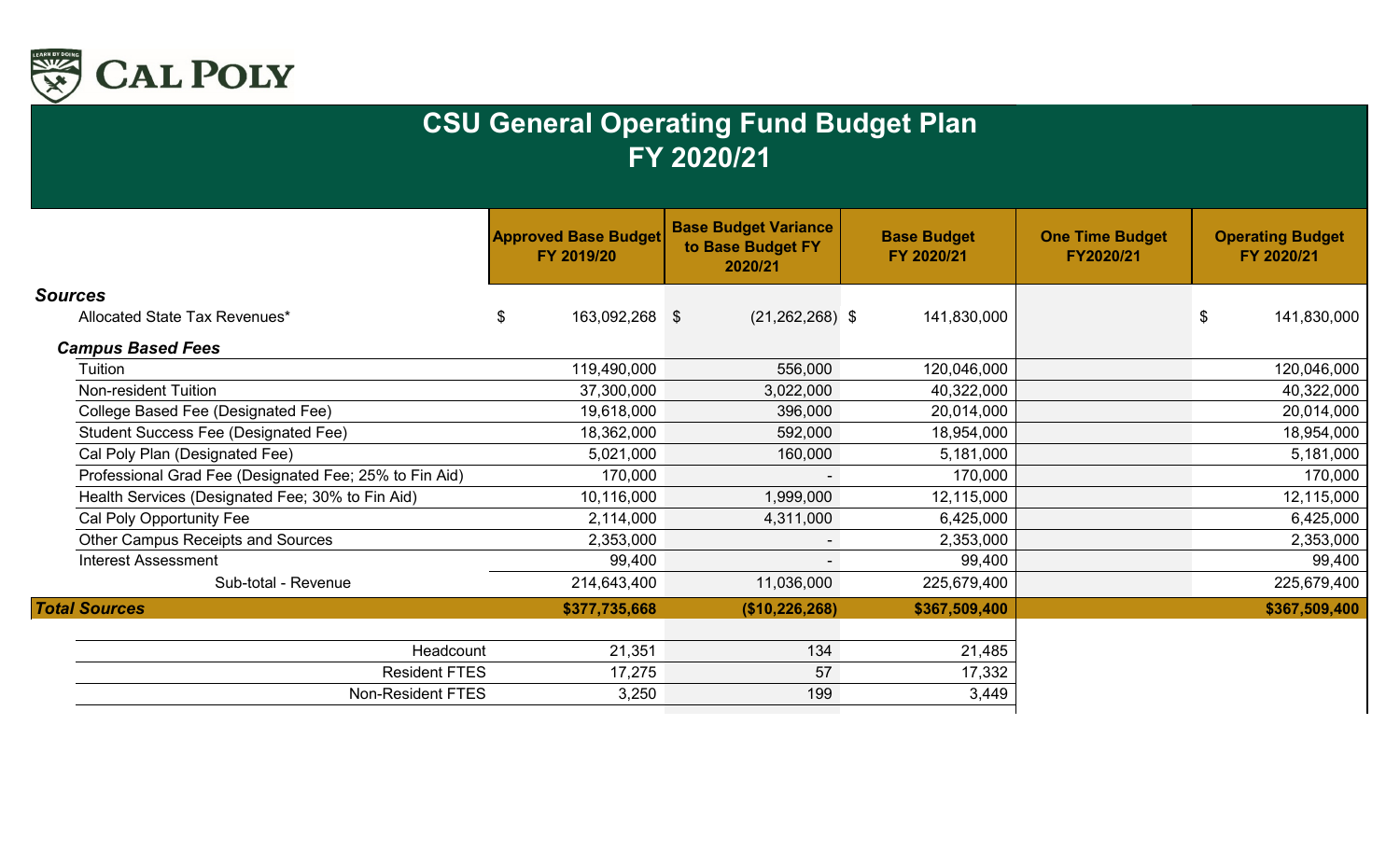

|                                             | <b>Approved Base Budget</b><br>FY 2019/20 | <b>Base Budget Variance</b><br>to Base Budget FY<br>2020/21 | <b>Base Budget</b><br>FY 2020/21 | <b>One Time Budget</b><br>FY2020/21 | <b>Operating Budget</b><br>FY 2020/21 |
|---------------------------------------------|-------------------------------------------|-------------------------------------------------------------|----------------------------------|-------------------------------------|---------------------------------------|
| <b>Uses</b>                                 |                                           |                                                             |                                  |                                     |                                       |
| <b>Mandatory Costs</b>                      |                                           |                                                             |                                  |                                     |                                       |
| <b>General Campus Support</b>               | 292,433,876                               |                                                             | 292,433,876                      |                                     | 292,433,876                           |
| <b>Utilities</b>                            | 7,277,656                                 | 1,300,000                                                   | 8,577,656                        |                                     | 8,577,656                             |
| <b>Graduation Initiative 2025</b>           | 4,711,000                                 |                                                             | 4,711,000                        |                                     | 4,711,000                             |
| <b>Risk Pool / Benefits Admin</b>           | 4,353,477                                 | 425,000                                                     | 4,778,477                        |                                     | 4,778,477                             |
| Debt Service (Frost Center)                 | 2,600,000                                 | $\blacksquare$                                              | 2,600,000                        |                                     | 2,600,000                             |
| Cal Poly Opportunity Fee Assessment         | 750,000                                   | $\sim$                                                      | 750,000                          |                                     | 750,000                               |
| SB84 Loan Repayment (6 year commitment)     | 1,141,300                                 |                                                             | 1,141,300                        |                                     | 1,141,300                             |
| <b>SUG Allocation</b>                       | 12,761,300                                | (637, 300)                                                  | 12,124,000                       |                                     | 12,124,000                            |
| Sub-total - Mandatory Costs                 | 326,028,609                               | 1,087,700                                                   | 327,116,309                      |                                     | 327,116,309                           |
| <b>Designated Campus Based Fees</b>         |                                           |                                                             |                                  |                                     |                                       |
| Cal Poly Plan                               | 5,021,000                                 | 160,000                                                     | 5,181,000                        |                                     | 5,181,000                             |
| <b>Health Services</b>                      | 9,072,000                                 | 1,399,300                                                   | 10,471,300                       |                                     | 10,471,300                            |
| <b>Student Success Fee</b>                  | 18,362,000                                | 592,000                                                     | 18,954,000                       |                                     | 18,954,000                            |
| <b>College Based Fee</b>                    | 19,618,000                                | 396,000                                                     | 20,014,000                       |                                     | 20,014,000                            |
| Cal Poly Opportunity Fee - Faculty Funding  | 298,988                                   | 1,043,000                                                   | 1,341,988                        |                                     | 1,341,988                             |
| Cal Poly Opportunity Fee - Advising Funding | 730,525                                   | 1,186,712                                                   | 1,917,237                        |                                     | 1,917,237                             |
| Cal Poly Opportunity Fee - Unallocated      | 285,053                                   | (146,060)                                                   | 138,993                          |                                     | 138,993                               |
| Professional Grad Fee - OCOB                | 126,386                                   | 1,114                                                       | 127,500                          |                                     | 127,500                               |
| Sub-total, Designated campus based fees     | 53,513,952                                | 4,632,065                                                   | 58,146,017                       |                                     | 58,146,017                            |
| <b>Campus Based Scholarships</b>            |                                           |                                                             |                                  |                                     |                                       |
| Non Resident Scholarship                    | 3,860,000                                 | (500,000)                                                   | 3,360,000                        |                                     | 3,360,000                             |
| Partner School Scholarship                  | 200,000                                   |                                                             | 200,000                          |                                     | 200,000                               |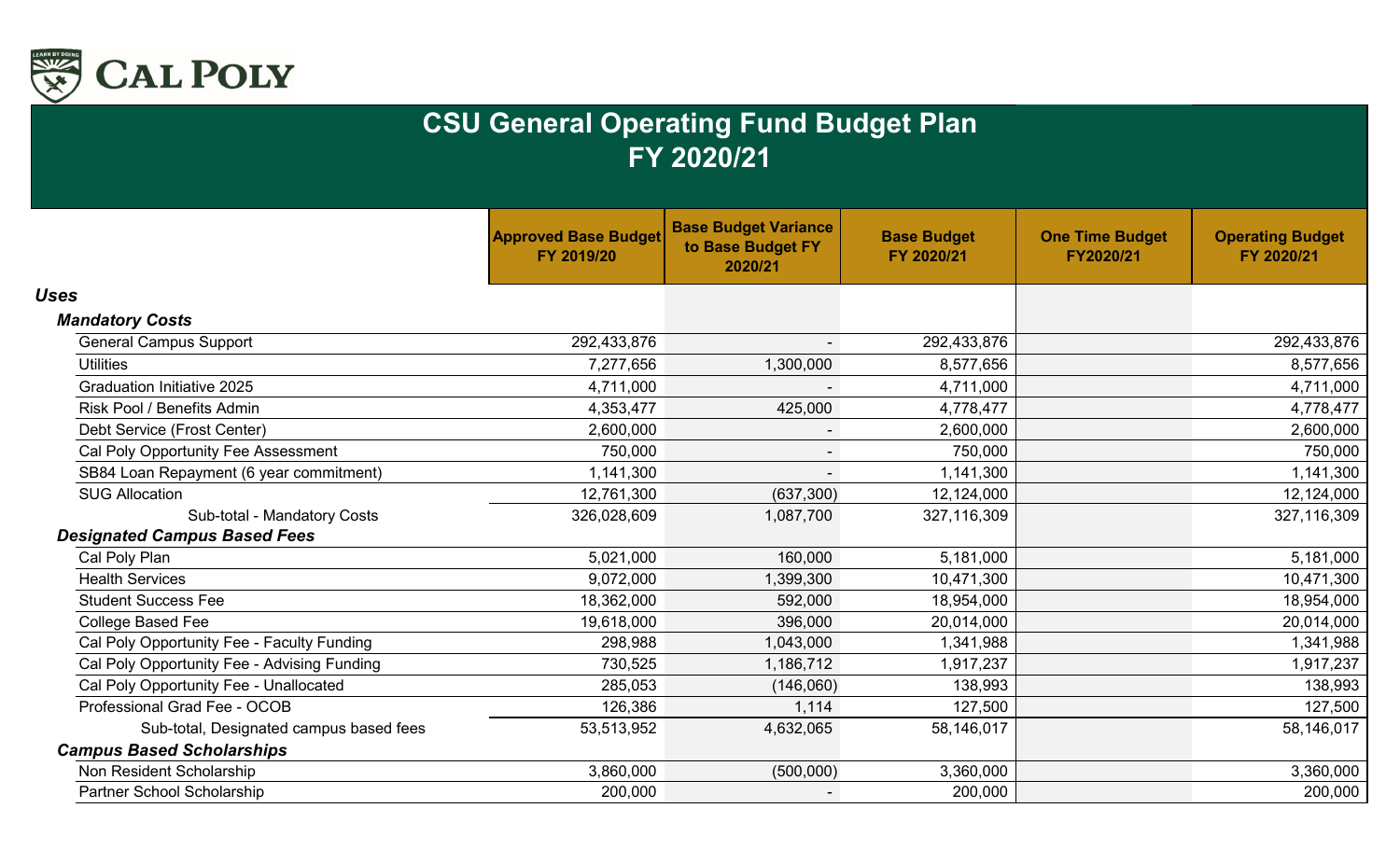

|                                                  | <b>Approved Base Budget</b><br>FY 2019/20 | <b>Base Budget Variance</b><br>to Base Budget FY<br>2020/21 | <b>Base Budget</b><br>FY 2020/21 | <b>One Time Budget</b><br>FY2020/21 | <b>Operating Budget</b><br>FY 2020/21 |
|--------------------------------------------------|-------------------------------------------|-------------------------------------------------------------|----------------------------------|-------------------------------------|---------------------------------------|
| Cal Poly Scholars - Mosaic                       | 90,000                                    |                                                             | 90,000                           |                                     | 90,000                                |
| Cal Poly Engineering Scholars                    | 400,000                                   | (200,000)                                                   | 200,000                          |                                     | 200,000                               |
| Health Financial Aid - 30%                       | 1,044,000                                 | 599,700                                                     | 1,643,700                        |                                     | 1,643,700                             |
| Professional Grad Fee - Fin Aid 25%              | 43,614                                    | (1, 114)                                                    | 42,500                           |                                     | 42,500                                |
| Cal Poly Opportunity Grant                       | 799,434                                   | 2,227,349                                                   | 3,026,783                        |                                     | 3,026,783                             |
| Merit Scholarship                                | 222,000                                   |                                                             | 222,000                          |                                     | 222,000                               |
| Sub-total, Campus Based Scholarships             | 6,659,048                                 | 2,125,935                                                   | 8,784,983                        |                                     | 8,784,983                             |
| <b>Commitments</b>                               |                                           |                                                             |                                  |                                     |                                       |
| <b>Athletics Support</b>                         |                                           | 1,000,000                                                   | 1,000,000                        |                                     | 1,000,000                             |
| <b>Centralized Benefits Savings</b>              |                                           | (3,000,000)                                                 | (3,000,000)                      |                                     | (3,000,000)                           |
| Campus Health and Wellbeing Funding Reallocation |                                           | (400,000)                                                   | (400,000)                        |                                     | (400,000)                             |
| Campus Base Budget Reduction Plan:               |                                           |                                                             |                                  |                                     |                                       |
| <b>Academic Affairs: Total Colleges</b>          |                                           | (4,510,000)                                                 | (4,510,000)                      |                                     | (4,510,000)                           |
| Academic Affairs: Other                          |                                           | (990, 249)                                                  | (990, 249)                       |                                     | (990, 249)                            |
| <b>Information Technology Services</b>           |                                           | (1,864,128)                                                 | (1,864,128)                      |                                     | (1,864,128)                           |
| Office of Research & Econ Development            |                                           | (338, 187)                                                  | (338, 187)                       |                                     | (338, 187)                            |
| Enrollment Mgmt & Univ Strategy                  |                                           | (1,250,000)                                                 | (1,250,000)                      |                                     | (1,250,000)                           |
| Diversity/Inclusivity                            |                                           | (118, 871)                                                  | (118, 871)                       |                                     | (118, 871)                            |
| <b>Administration and Finance</b>                |                                           | (3,972,083)                                                 | (3,972,083)                      |                                     | (3,972,083)                           |
| <b>University Development</b>                    |                                           | (620, 236)                                                  | (620, 236)                       |                                     | (620, 236)                            |
| <b>Student Affairs - Non Athletics</b>           |                                           | (858, 581)                                                  | (858, 581)                       |                                     | (858, 581)                            |
| <b>Student Affairs - Athletics</b>               |                                           | (250,000)                                                   | (250,000)                        |                                     | (250,000)                             |
| <b>President's Office</b>                        |                                           | (198, 537)                                                  | (198, 537)                       |                                     | (198, 537)                            |